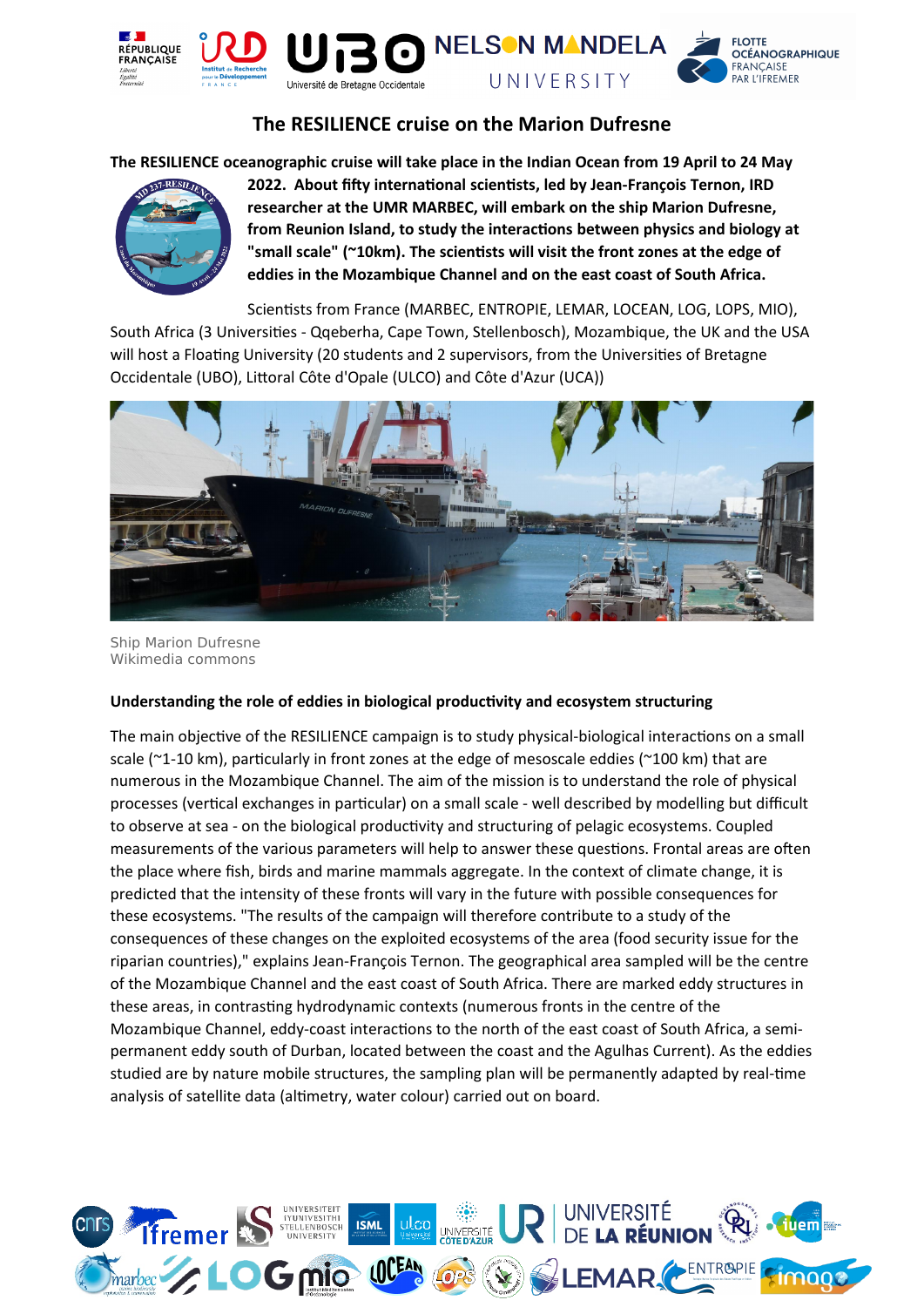



RESILIENCE campaign route with the three sampling sites: southern Mozambique Channel, north of the east coast of South Africa and south of Durban IRD



# **A wide variety of measures and themes**

Rosette used for RESILIENCE Catherine Kermabon, Ifremer, LOPS

In essence, RESILIENCE is a multidisciplinary (and international) mission that will cover a wide range of measurements at sea. Fine-scale observations will be made by towing an undulating system (MVP, between 0 and 300 m) equipped with sensors for the parameters of interest. These observations will be complemented by vertical profiles (CTD) at the station, during which water (biogeochemical measurements) and plankton (phyto- and zooplankton) samples will also be taken at different depths. Modern techniques for plankton sampling and analysis will be used on

board, including continuous measurements on the surface layer (CytoSense, Fluoroprobe) and imaging on the vertical (UVP for zooplankton). Acoustic measurements (multi-frequency sounder) will be carried out en route (echosounder) and on station (AZFP, WBat) to characterise the distribution of zooplankton and micronekton (intermediate trophic level). These will be complemented by plankton net and mesopelagic trawl tows. The deployment - and recovery 2 weeks later - of a mooring line (current meter and "Wire Walker") is planned off Durban. A second mooring line (current meters and acoustic sounders) will be deployed off Bassas de India (one of the Eparses Islands) for a period of one year.

"Additional themes will be addressed during the campaign: analysis of trace metals at the surface, observation of birds and marine mammals - from the ship and using in-flight devices, environmental DNA measurements, measurement of CO2 cycle parameters, study of biological connectivity (zooplankton) off the coast of South Africa, and atmospheric radiosounding," adds Pierrick Penven, IRD researcher at LOPS and mission co-leader.

The capacity of the Marion Dufresne makes it possible to propose the creation of a Floating University (FU) during RESILIENCE. The UF will complete the training component of the campaign, which also hosts several students (master's degree, thesis, post-doctorate) who are part of the fifty

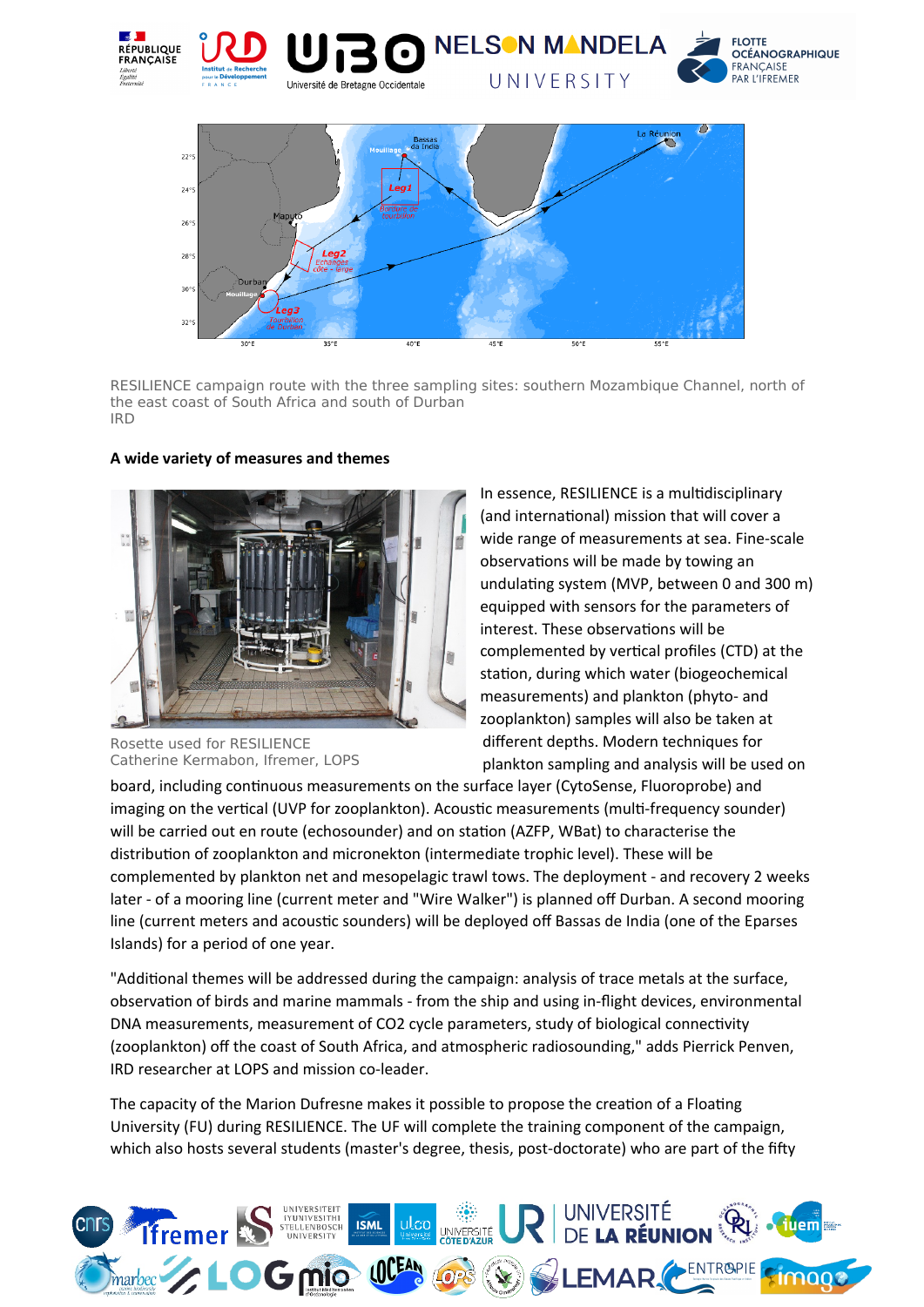

or so scientists on board, particularly students from countries in the study area (South Africa, Mozambique, Mauritius, Reunion).

# **The Floating University**

Twenty Masters students from three French universities (Université de Bretagne Occidentale - UBO, Université du Littoral Côte d'Opale - ULCO, Université Côte d'Azur - UCA) members of the Réseau des Universités Marines (RUM) will also join the scientific team of the RESILIENCE campaign to take part in the Floating University operation. The aim is to offer students from various disciplines involved in the research conducted in the RESILIENCE campaign (chemistry, biology, marine ecology or conservation sciences) the chance to experience a life-size scientific experiment, as close as possible to the researchers, benefiting from their respective expertise and accompanying them on a daily basis in this experience at sea. The students will be supervised by a teacher-researcher and a research engineer from two of the three member universities (UCA and UBO) dedicated exclusively to pedagogical supervision, coordination of activities on board the Master's students, in harmony with the scientific team and the crew, and in direct contact with a teacher-researcher from the third member university (ULCO) who is part of the scientific team. In addition to actively participating in scientific research activities during the RESILIENCE campaign, the students will be responsible for a large part of the communication on board and to the general public, through the organisation of scientific seminars, daily reports on the activities on board and summaries of the methods, tools used and jobs on board. Throughout the campaign, these products will be used to provide various media (blog site, posters, twitter, Instagram) and thus share this experience at sea with as many people as possible. By participating in research activities and highlighting the work of the scientists on the boat using innovative communication tools, the students of the Floating University will contribute to the development and visibility of this campaign. Two students from the Nelson Mandela University and members of the scientific team have already joined the Floating University project, making it an ever more international group; all that remains is to pull up the anchor and set sail!

### **Follow the campaign**

Journalists, specialists or simply curious, you can follow the RESILIENCE campaign, in English or French, https://www.isblue.fr/universite-flottante-campagne-resilience-2022/, with the hashtag resilience\_science and by subscribing to the Twitter and Instagram pages below  $\downarrow$ 

Twitter: https://twitter.com/UF\_Resilience @UF\_Resilience

Instagram: https://www.instagram.com/uf\_resilience @uf\_resilience

### **Contacts**

Communication IRD, Occitanie Regional Delegation | Julie Sansoulet | julie.sansoulet@ird.fr

Communication UBO, Ecole Universitaire de Recherche ISblue | Laure de Montbron | laure.demontbron@univ-brest.fr | 06 25 42 39 24

IRD researchers, Metropolitan France

Sète : Jean-François Ternon | jean-francois.ternon@ird.fr | 06 95 34 84 55

Brest : Pierrick Penven [pierrick.penven@ird.fr](mailto:pierrick.penven@ird.fr) | 06 34 23 51 50

#### **Funders**